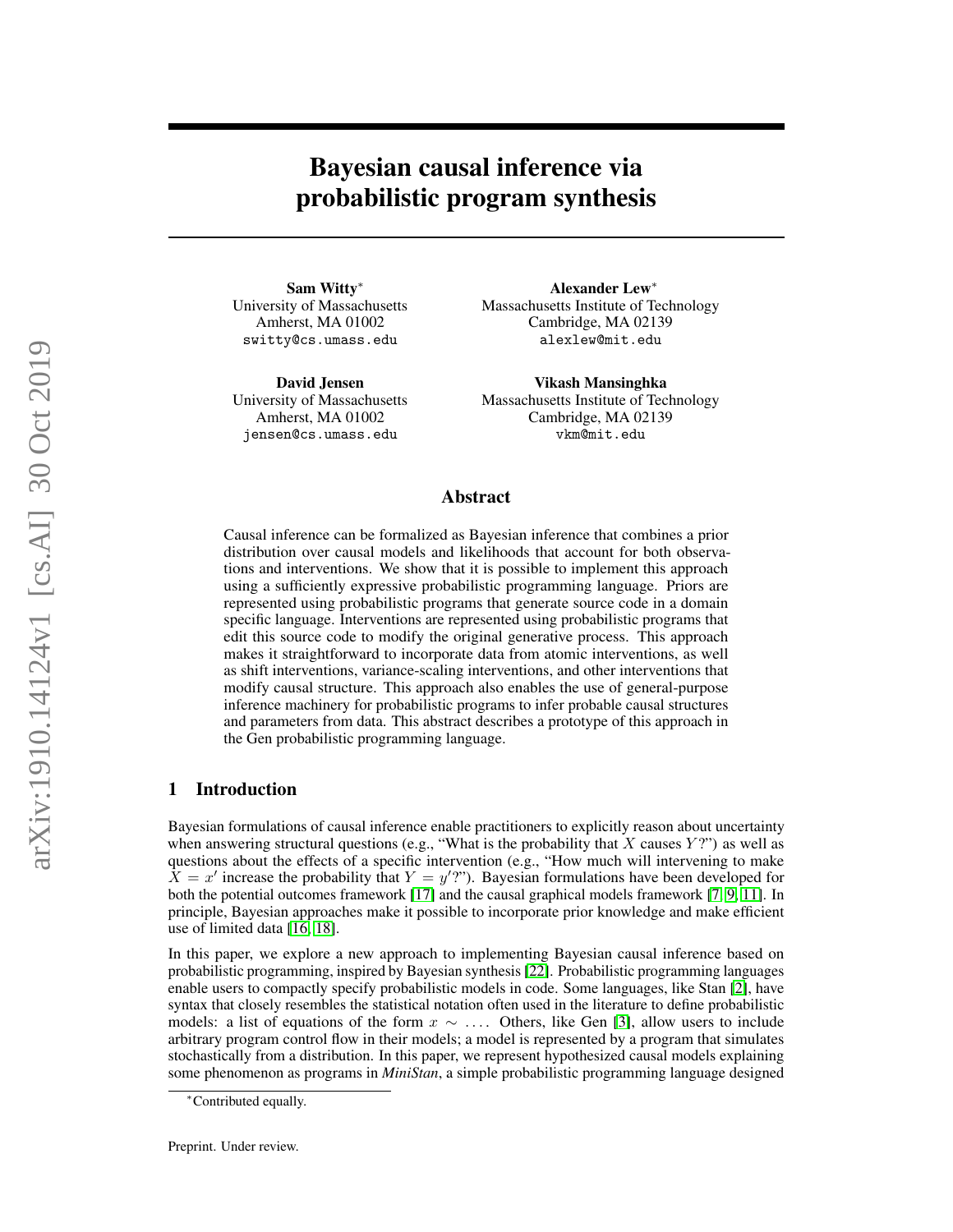to resemble Stan (Figure [1\)](#page-1-0). Then, we use a more expressive probabilistic programming language, Gen, to encode a prior and likelihood over MiniStan programs, and to do inference. The Gen model (i) stochastically generates MiniStan programs to encode a prior distribution over causal model structures and parameters, (ii) programmatically edits the generated MiniStan programs to reflect interventions and experimental conditions, then (iii) interprets the MiniStan programs to generate observational and experimental data. We can then use Gen's inference programming and conditioning features to condition the entire process on actual observational and experimental data, and to obtain posterior samples of the MiniStan code defining the original observational model—that is, to perform both structure learning and parameter estimation.

Causal models are typically structured as a set of autonomous components [\[1,](#page-6-6) [10,](#page-6-7) [20\]](#page-7-3), such that interventions in the system can be accurately represented in the model as an alteration of a small number of model components, and all other model components (and the causal relationships among them) remain unchanged. In the formalism of causal graphical models, interventions are typically expressed using the do-operator [\[20\]](#page-7-3), which fixes the value of one random variable and removes the influence of its parents. However, many realistic interventions are not accurately represented by this particular variety of model alteration [\[6,](#page-6-8) [13,](#page-6-9) [23\]](#page-7-4). For example, realistic interventions might best be represented by altering the functional form of a particular dependence, enabling or disabling specific causes, or enacting complex combinations of these interventions. This paper demonstrates interventions represented as modifications of probabilistic program source code and shows how this representation enables the Bayesian synthesis approach to handle a broad class of experimental data.

#### 1.1 A conceptual example

Consider the task of inferring whether a student's belief in her ability is causal for success at a research project. Observational data on student belief and student success alone are insufficient to answer this question, due to the confounding effect of skill (see Figures [2a](#page-2-0)  $\&$  [2b](#page-2-0)).

We can imagine multiple types of experiments that would enable effective causal inference despite the confounding effect of skill. For example, an advisor could encourage a student, shifting her belief in her ability (but not increasing her skill). An advisor could also administer an assessment on the key skills needed for the project, before the student attempts it, and look at the results. Unfortunately, although this might reveal the true skill level to the advisor, this might also change the student's belief in her own ability to succeed. Hypothetically, one can imagine a miracle pill that modifies one's confidence to a fixed value, without changing anything else. Each of these experiments corresponds to a different modification to the source code from Figures [2c](#page-2-0) and [2d](#page-2-0). Examples of these modifications are shown in Figures [3a](#page-2-1)-f.

This paper shows how to formalize this example, using probabilistic programs that generate, edit, and interpret the source code of causal models. It also presents results from an implementation in the Gen probabilistic programming language, demonstrating the utility of incorporating diverse sources of experimental data.

# 2 Priors on Causal Models

To compute the posterior distribution over the two candidate causal models, we first specify a prior distribution over a set of global latent variables. One of these variables, edge, determines whether Belief influences Outcome.

<span id="page-1-0"></span>

| $P \rightarrow S \mid S; P$                                                    | Programs          |
|--------------------------------------------------------------------------------|-------------------|
| $S \rightarrow x = E   x \sim D$                                               | <b>Statements</b> |
| $D \to \text{normal}(E, E) \mid \text{uniform}(E, E) \mid \text{bernoulli}(E)$ | Distributions     |
| $E \in$ deterministic Julia expressions                                        |                   |
| $x \in$ Julia variable identifiers                                             |                   |

Figure 1: Grammar of MiniStan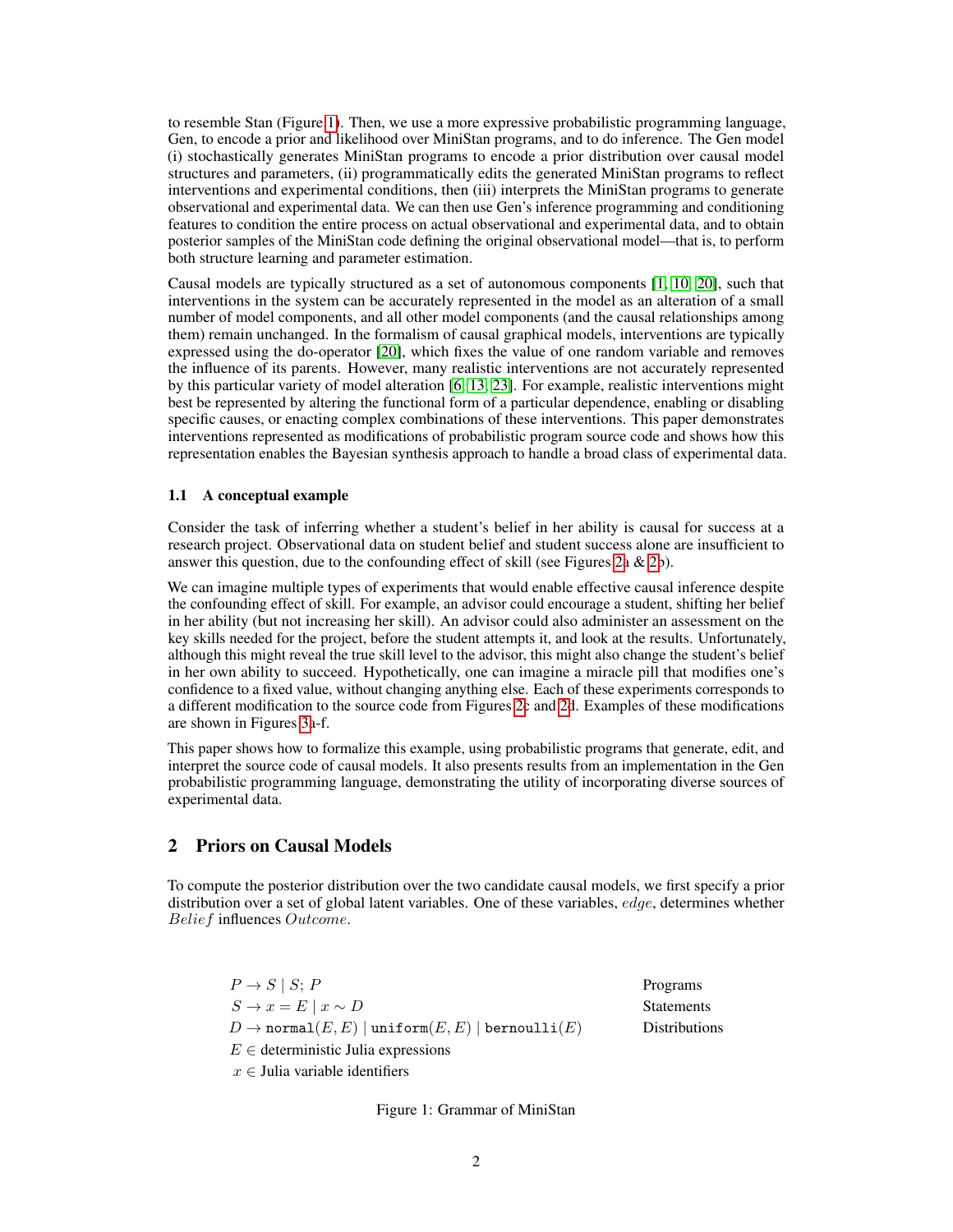<span id="page-2-0"></span>

(c) "Belief and skill matter" model as source code. (d) "Only skill matters" model as source code.

Figure 2: A conceptual example combining structure learning and parameter estimation.

$$
\mu_s \sim Normal(0, 1) \qquad \sigma_s \sim Uniform(0, 1) \qquad \sigma_b \sim Uniform(0, 1) \n\lambda_{so} \sim Uniform(0, 1) \qquad \lambda_{bo} \sim Uniform(0, 1) \qquad edge \sim Bernoulli(0.5)
$$

In the Bayesian synthesis framework, a prior distribution over causal models is a stochastic procedure generating programs in a domain specific language (Figure [5\)](#page-3-0). The grammar for our simple domain specific language, MiniStan, is presented in Figure [1.](#page-1-0)

#### 3 Likelihoods for Experiments

To incorporate experimental evidence of various forms, the Bayesian synthesis approach requires an intervention library which consists of a set of code-editing functions that modify causal model

```
quote
 s ∼ normal(mu_s, sigma_s)
 b = 5logit_o = s * lambda_so + b * lambda_bo
 o ∼ bernoulli(1/(1+exp(-logit_o)))
end
    (a) "Belief and skill matter" with belief pill.
                                                        quote
                                                         s ∼ normal(mu_s, sigma_s)
                                                         b = 5logit_0 = s * lambda_so
                                                         o ∼ bernoulli(1/(1+exp(-logit_o)))
                                                        end
                                                               (b) "Only skill matters" with belief pill.
quote
 s ∼ normal(mu_s, sigma_s)
 b \sim normal(s + 3, sigma_b)
 logit_0 = s * lambda_so + b * lambda_bo
 o ∼ bernoulli(1/(1+exp(-logit_o)))
end
(c) "Belief and skill matter" with encouragement de-
sign.
                                                        quote
                                                         s ∼ normal(mu_s, sigma_s)
                                                         b ∼ normal(s + 3, sigma_b)
                                                         logit_0 = s * lambda_so
                                                         o ∼ bernoulli(1/(1+exp(-logit_o)))
                                                        end
                                                        (d) "Only skill matters" with encouragement design.
quote
                                                        quote
```

```
s ∼ normal(mu_s + 2, sigma_s)
  b ∼ normal(s, sigma_b / 100)
  logit_o = s * lambda_so + b * lambda_bo<br>o \sim bernoulli(1/(1+exp(-logit o)))
     o ∼ bernoulli(1/(1+exp(-logit_o)))
end
```
s ∼ normal(mu\_s + 2, sigma\_s) b ∼ normal(s, sigma\_b / 100) logit\_o = s \* lambda\_so<br>o  $\sim$  bernoulli(1/(1+exp o ∼ bernoulli(1/(1+exp(-logit\_o))) end

(e) "Belief and skill matter" with assessment.

(f) "Only skill matters" with assessment.

Figure 3: Various interventions expressed as modifications of MiniStan source code.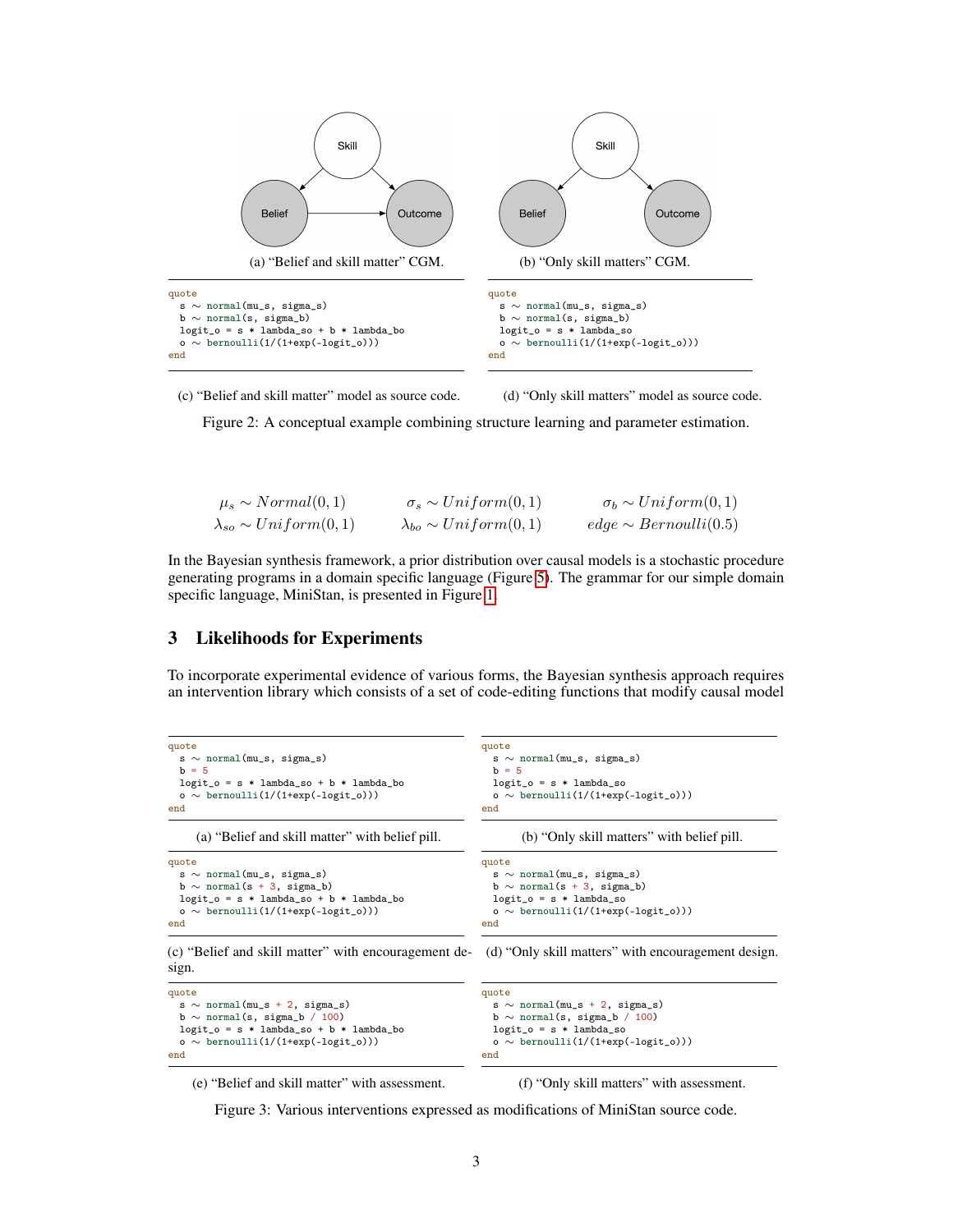

Figure 4: Graphical meta-model for the Bayesian synthesis approach to causal structure and parameter learning. A set of global parameters  $\theta$  determine the source code of the observational causal program  $P_{obs}$ , which is modified via code-editing intervention functions to induce experimental causal programs for the belief-pill  $(P_{bp})$  encouragement design  $(P_e)$ , and the assessment  $(P_a)$ interventions. The code for each program is run through an interpreter, which generates (observational or experimental) data. The likelihoods of the various kinds of data under the different interpreted programs can be used to infer the posterior distribution over  $\theta$ , and therefore over the observational causal program  $P_{obs}$ .

<span id="page-3-0"></span>

| 1 Ogen function generate_causal_model()<br>$mu_s = 0$ trace(normal(0, 1), :mu_s)<br>2<br>$sigma_s =$ @trace(uniform(0, 1), :sigma_s)<br>3<br>$sigma_b =$ @trace(uniform(0, 1), :sigma_b)<br>4<br>$lambda_s$ = @trace(uniform(0, 1), :so_weight)<br>5<br>$lambda_b = 0$ trace(uniform(0, 1), :bo_weight)<br>6<br>$edge = @trace(bernoulli(0.5), :edge)$<br>$7\phantom{.0}$                                                                                                                                                                                                                                                                                                                                                                                                                                                                                                                                       | quote<br>s $\sim$ normal(0.237, 0.449)<br>$b \sim$ normal(s, 0.913)<br>$logit_0 = s * 0.137 + b * 0.852$<br>$o \sim \text{bernoulli}(1/(1 + \exp(-\text{logit}_o)))$<br>end  |
|-----------------------------------------------------------------------------------------------------------------------------------------------------------------------------------------------------------------------------------------------------------------------------------------------------------------------------------------------------------------------------------------------------------------------------------------------------------------------------------------------------------------------------------------------------------------------------------------------------------------------------------------------------------------------------------------------------------------------------------------------------------------------------------------------------------------------------------------------------------------------------------------------------------------|------------------------------------------------------------------------------------------------------------------------------------------------------------------------------|
| 8<br>9<br>if edge<br>$logit_o$ -expr = quote s * \$so_weight + b * \$bo_weight end<br>10<br>else<br>11<br>$logit_o$ -expr = quote s * \$so_weight end<br>12<br>13<br>end<br>14                                                                                                                                                                                                                                                                                                                                                                                                                                                                                                                                                                                                                                                                                                                                  | quote<br>s $\sim$ normal(-0.592, 0.302)<br>$b \sim$ normal(s, 0.724)<br>$logit_0 = s * 0.503 + b * 0.491$<br>$o \sim \text{bernoulli}(1/(1 + \exp(-\text{logit}_o)))$<br>end |
| $causal_model = quote$<br>15<br>$s \sim$ normal(\$mu_s, \$sigma_s)<br>16<br>b $\sim$ normal(s, \$sigma_b)<br>17<br>$logit_o = $logit_o-expr$<br>18<br>o $\sim$ bernoulli(1/(1+exp(-logit_o)))<br>19<br>20<br>end<br>21<br>return causal_model<br>$22$ end                                                                                                                                                                                                                                                                                                                                                                                                                                                                                                                                                                                                                                                       | quote<br>s $\sim$ normal(1.892, 0.108)<br>$b \sim$ normal(s, 0.301)<br>$logit_0 = s * 0.542$<br>$o \sim \text{bernoulli}(1/(1 + \exp(-\text{logit}_o)))$<br>end              |
| (a)                                                                                                                                                                                                                                                                                                                                                                                                                                                                                                                                                                                                                                                                                                                                                                                                                                                                                                             | (b)                                                                                                                                                                          |
| 1 @gen function generate_data(NObs, NBeliefPill, NEncouragement, NAssessment)<br>observational_model = @trace(generate_causal_model())<br>2<br>belief_pill_model = applyDoIntervention(observational_model, :b, 5)<br>3<br>encouragement_model = applyShiftIntervention(observational_model, :b, 3)<br>$\overline{4}$<br>assessment_model = applyVarianceScalingIntervention(applyShiftIntervention(observational_model, :s, 2),<br>5<br>:b. 1/100)<br>6<br>$7\phantom{.0}$<br>observational_data = @trace(interpretMiniStan(observational_model, n_runs=NObs), :obs)<br>8<br>belief_pill_data = @trace(interpretMiniStan(belief_pill_model, n_runs=NBeliefPill), :belief_pill)<br>9<br>encouragement_data = @trace(interpretMiniStan(encouragement_model, n_runs=NEncouragement), :encouragement)<br>10<br>assessment_data = @trace(interpretMiniStan(assessment_model, n_runs=NAssessment, :assessment)<br>11 |                                                                                                                                                                              |

12 end

(c)

Figure 5: Gen implementation of causal inference via Bayesian synthesis. The generate\_causal\_model Gen program (a) encodes a prior distribution over MiniStan models; (b) shows three samples from this prior. The generate\_data Gen program (c) encodes the likelihood: it samples a possible causal model from the prior (line 2), modifies it to obtain MiniStan code representing experimental conditions (lines 3-6), then simulates observational and experimental data by running the MiniStan programs (lines 8-11). The interpreter is itself a Gen probabilistic program.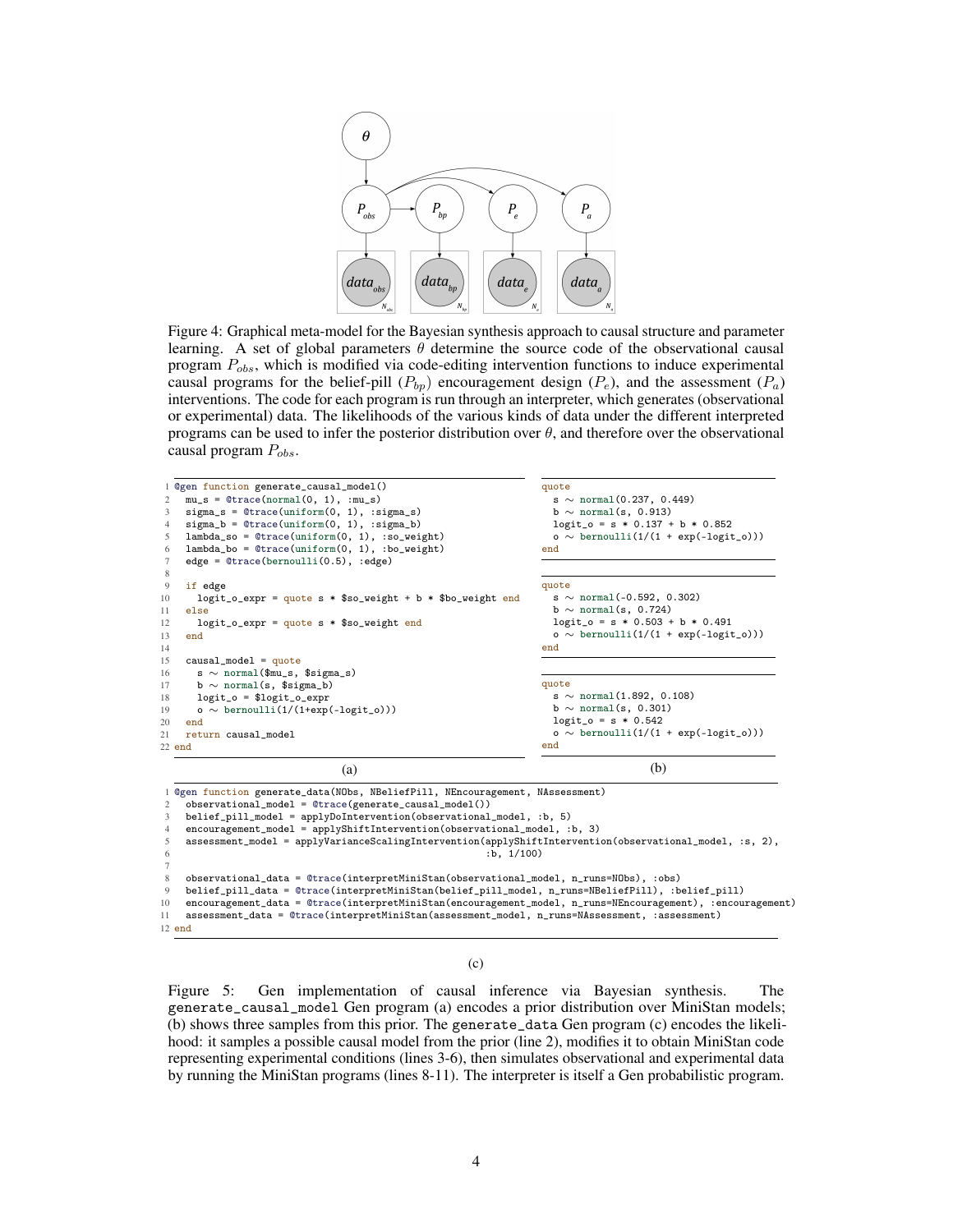```
1 function applyDoIntervention(program, var, newValue)<br>2 walk(program) do expr
    walk(program) do expr
       @match expr begin
         :(x = \sin \theta) & if x == var end => :(\sin x = \sin \theta)
         :($x \sim $dist) && if x == var end => :($var = $newValue)
6 \qquad \qquad = \qquad = > expr
       7 end
8 end
9 end
1 function applyShiftIntervention(program, var, shiftValue)
    walk(program) do expr
       @match expr begin
         4 :($x ∼ normal($mean, $std)) && if x == var end => :($x ∼ normal($mean + $shiftValue, $std))
         5 :($x ∼ uniform($a, $b)) && if x == var end => :($x ∼ uniform($a + $shiftValue, $b + $shiftValue))
6 : (\$x = \$value) && if x == var end => : (\$x = \$value + \$shiftValue)\Rightarrow expr
8 end
9 end
10 end
```
Figure 6: Julia implementation of the atomic ("do") intervention and the shift intervention. Rather than perform graph operations such as removing edges, an atomic intervention on a program walks the program's code and replaces any expression that assigns var with a new expression, implementing the intervention (var = newValue). The shift intervention walks the program's code and adds shiftvalue to the mean argument for the normal distribution, the lower and upper bound arguments for the uniform distribution, and the value of any deterministic assignment.

programs in the domain specific language. For the conceptual example, our intervention library contains three interventions: (i) an atomic intervention, which applies the do-operator; (ii) a shift intervention, which changes the mean of a distribution by a fixed increment; and (iii) a variancescaling intervention, which modifies the variance of a random variable assumed to be drawn from a normal distribution. In principle, an intervention library could contain arbitrary rules for modifying causal model source code, including changing the underlying distribution for a random variable or adding variables (latent or observed) that didn't exist in the observational model.

These interventions can be freely composed to represent a diverse set of experimental scenarios. We demonstrate this compositionality in the "assessment" experiment, which is composed of a shift intervention (a student's skill may improve if she has to take a test) and a variance-scaling intervention (a student's belief in her ability has less noise after taking a test).

When interpreted, a causal program in MiniStan represents a likelihood function over observational data. To compute the likelihood of experimental data, we simply modify the causal program using the intervention library before subsequently interpretting the modified program.

# 4 Inference

We demonstrate the utility of this approach by performing approximate posterior inference over synthesized causal model programs from our conceptual example. In this example we: (i) generate a MiniStan program from the prior, (ii) generate a set of observational and experimental data from the interpreted MiniStan program, and (iii) perform approximate posterior inference over synthesized causal models using sequential Monte Carlo [\[4\]](#page-6-10) with Metropolis Hastings rejuvination. We generated ten individuals' skill, belief, and outcome for each of the four observational and experimental settings from a single causal model where  $\mu_s = -0.013, \sigma_s = 0.776, \sigma_b = 0.646, \lambda_{so} = 0.734, \lambda_{bo} = 0.005$ 0.717, and  $edge = True$ .

Using only observational data, the posterior probability of the edge variable is low. This may be because the data can be explained only by appealing to skill, and this simpler model could lead to a higher marginal probability than one which introduces a new parameter (lambda\_bo). (This phenomenon is sometimes called "Bayesian Ockham's Razor".) However, as we incorporate additional experimental evidence the posterior probability of the edge increases. Similarly, the posterior distribution over  $\lambda_{bo}$ , the effect of belief on outcome, concentrates around the true value as we leverage experimental evidence.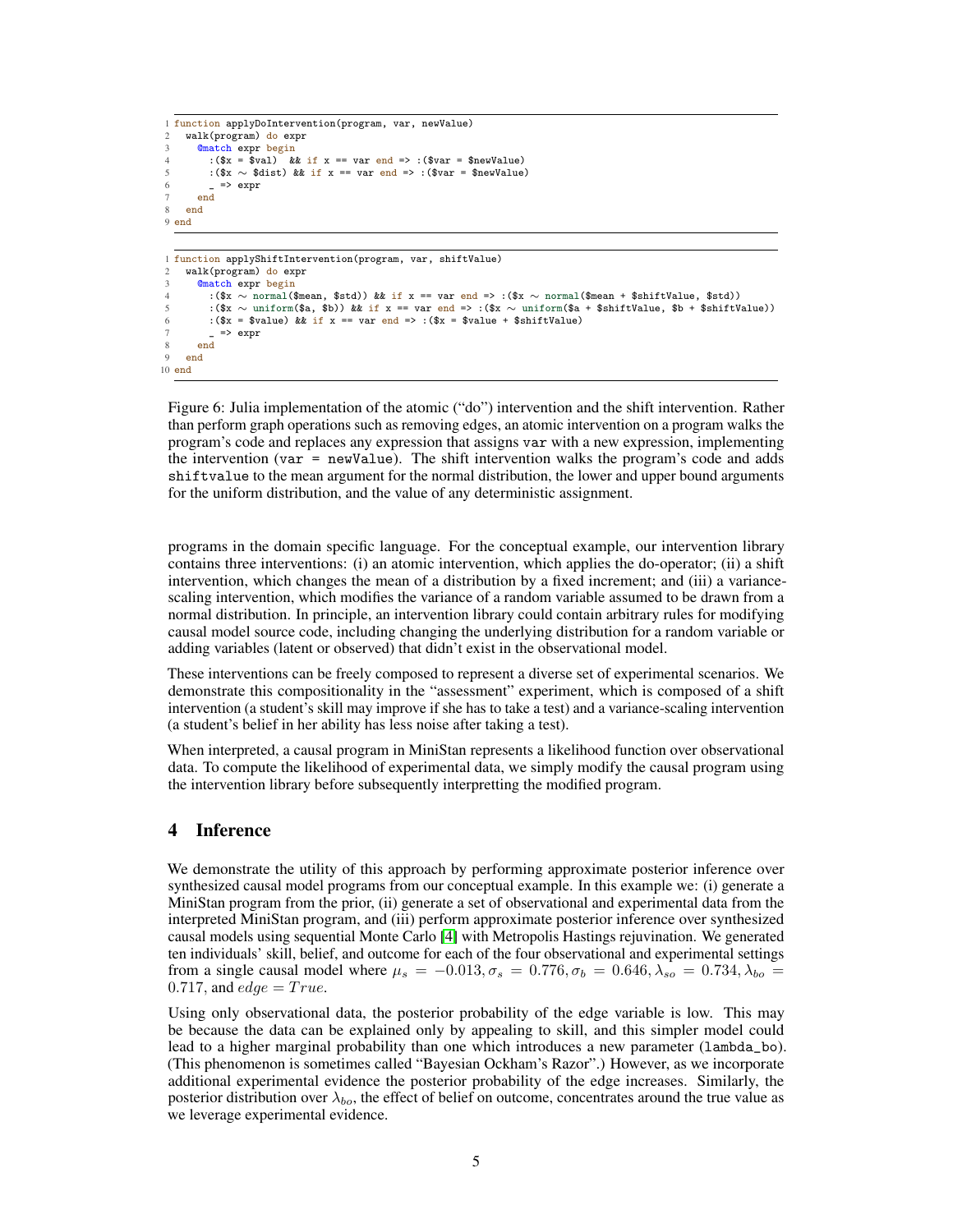

Figure 7: Posterior probability of the existence and strength of causal dependence between a student's belief and her subsequent outcome. The vertical gray line is the actual value for lambda\_bo .

# 5 Discussion

The Bayesian synthesis approach we have outlined in this paper provides several advantages over alternative approaches to structure discovery and parameter estimation in causal modeling: (i) an explicit characterization of uncertainty over model structures; (ii) a principled way to model diverse interventions; and (iii) a formalization that can be re-used in diverse problems, with varying degrees of prior knowledge, without requiring practitioners to design custom inferences for each use case.

Although this example uses parametric causal models, it is conceptually straightforward to use Gaussian processes and/or Dirichlet process mixture models for the functional forms of causal relationships [\[22\]](#page-7-2). It may thus be fruitful to develop Bayesian variants of existing non-parametric techniques for causal inference [\[12,](#page-6-11) [15\]](#page-6-12).

The results reported here were obtained using vanilla sequential Monte Carlo over the joint space of model structure, parameters, and the latent variables in each observation or experiment. In order for this approach to scale to complex models, hierarchical priors over models, and large datasets, we expect more powerful techniques will be necessary. However, the Gen platform provides programmable inference constructs [\[3\]](#page-6-5), including hybrids of Hamiltonian Monte Carlo [\[5\]](#page-6-13) and Metropolis-Adjusted Langevin [\[21\]](#page-7-5) approaches with sequential Monte Carlo [\[4\]](#page-6-10), that could potentially address some of these scaling challenges.

## 6 Related Work

Probabilistic programs are often used to represent causal processes [\[8\]](#page-6-14). Some languages, such as Omega [\[24\]](#page-7-6), make this causal interpretation explicit, including a semantics for interventional and counterfactual reasoning. It would be interesting to consider whether the framework we present here, which considers interventions to be arbitrary code-editing procedures, could also be usefully applied to counterfactual reasoning problems.

Incorporating experimental evidence for structure learning and parameter estimation can be thought of as the inner loop of an optimal experimental design procedure. Probabilistic programs have been used to automate this search over experiments [\[19\]](#page-7-7), seeking to maximize the expected information gain over some query given new evidence. In that work, experiments are modeled as arguments to a probabilistic program. Our approach instead describes an experiment as a modification of MiniStan programs, enabling a clean abstraction between the specification of causal models (or distributions over causal models) and interventions that modify those models.

Improving methodology for combining observational and experimental evidence has far-reaching implications for a wide variety of scientific disciplines, and has received significant attention in the graph-based causal inference literature. For example, extensions of the do-calculus have been developed to incorporate experiments expressed as atomic interventions given a known causal graphical model structure [\[14\]](#page-6-15). Recent extensions of existing graph-based structure discovery algorithms have been made to incorporate atomic interventions [\[25\]](#page-7-8) and imperfect interventions [\[26\]](#page-7-9). Our work proposes characterizing imperfect interventions as code-editors acting on probabilistic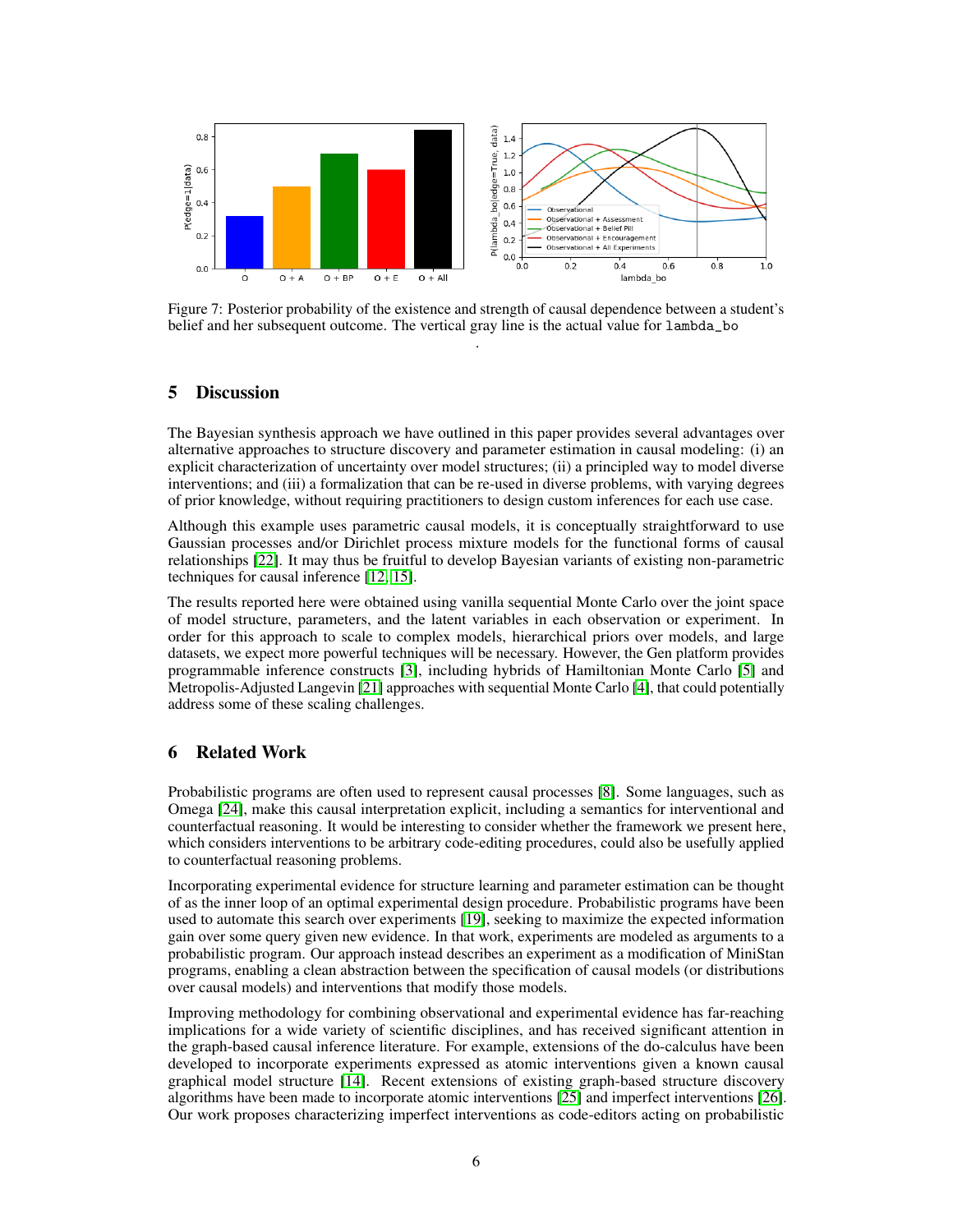programs; this representation enables us to perform posterior inference (with uncertainty estimates) over both structure and model parameters.

#### Acknowledgements

We thank Javier Burroni, Dan Garant, Zenna Tavares, and Reilly Grant for thoughtful discussion.

#### References

- <span id="page-6-6"></span>[1] ALDRICH, J. Autonomy. *Oxford Economic Papers 41*, 1 (1989), 15–34.
- <span id="page-6-4"></span>[2] CARPENTER, B., GELMAN, A., HOFFMAN, M. D., LEE, D., GOODRICH, B., BETANCOURT, M., BRUBAKER, M., GUO, J., LI, P., AND RIDDELL, A. Stan: A probabilistic programming language. *Journal of statistical software 76*, 1 (2017).
- <span id="page-6-5"></span>[3] CUSUMANO-TOWNER, M. F., SAAD, F. A., LEW, A. K., AND MANSINGHKA, V. K. Gen: A general-purpose probabilistic programming system with programmable inference. In *Proceedings of the 40th ACM SIGPLAN Conference on Programming Language Design and Implementation* (New York, NY, USA, 2019), PLDI 2019, ACM, pp. 221–236.
- <span id="page-6-10"></span>[4] DOUCET, A., GODSILL, S., AND ANDRIEU, C. On sequential monte carlo sampling methods for bayesian filtering. *Statistics and computing 10*, 3 (2000), 197–208.
- <span id="page-6-13"></span>[5] DUANE, S., KENNEDY, A. D., PENDLETON, B. J., AND ROWETH, D. Hybrid monte carlo. *Physics letters B 195*, 2 (1987), 216–222.
- <span id="page-6-8"></span>[6] EBERHARDT, F., AND SCHEINES, R. Interventions and causal inference. *Philosophy of Science 74*, 5 (2007), 981–995.
- <span id="page-6-0"></span>[7] FRIEDMAN, N., AND KOLLER, D. Being bayesian about network structure. In *Proceedings of the Sixteenth conference on Uncertainty in artificial intelligence* (2000), Morgan Kaufmann Publishers Inc., pp. 201–210.
- <span id="page-6-14"></span>[8] GOODMAN, N., MANSINGHKA, V., ROY, D. M., BONAWITZ, K., AND TENENBAUM, J. B. Church: a language for generative models. *arXiv preprint arXiv:1206.3255* (2012).
- <span id="page-6-1"></span>[9] GRIFFITHS, T. L., AND TENENBAUM, J. B. Theory-based causal induction. *Psychological review 116*, 4 (2009), 661.
- <span id="page-6-7"></span>[10] HAAVELMO, T. The probability approach in econometrics. *Econometrica: Journal of the Econometric Society* (1944), iii–115.
- <span id="page-6-2"></span>[11] HECKERMAN, D., GEIGER, D., AND CHICKERING, D. M. Learning bayesian networks: The combination of knowledge and statistical data. *Machine learning 20*, 3 (1995), 197–243.
- <span id="page-6-11"></span>[12] IMBENS, G. W. Nonparametric estimation of average treatment effects under exogeneity: A review. *Review of Economics and statistics 86*, 1 (2004), 4–29.
- <span id="page-6-9"></span>[13] KORB, K. B., HOPE, L. R., NICHOLSON, A. E., AND AXNICK, K. Varieties of causal intervention. In *Pacific Rim International Conference on Artificial Intelligence* (2004), Springer, pp. 322–331.
- <span id="page-6-15"></span>[14] LEE, S., CORREA, J. D., AND BAREINBOIM, E. General identifiability with arbitrary surrogate experiments.
- <span id="page-6-12"></span>[15] LOUIZOS, C., SHALIT, U., MOOIJ, J. M., SONTAG, D., ZEMEL, R., AND WELLING, M. Causal effect inference with deep latent-variable models. In *Advances in Neural Information Processing Systems* (2017), pp. 6446–6456.
- <span id="page-6-3"></span>[16] MANSINGHKA, V., KEMP, C., TENENBAUM, J., AND GRIFFITHS, T. Structured priors for structure learning. In *Proceedings of the Twenty-Second Conference on Uncertainty in Artificial Intelligence (UAI 2006)* (2006).